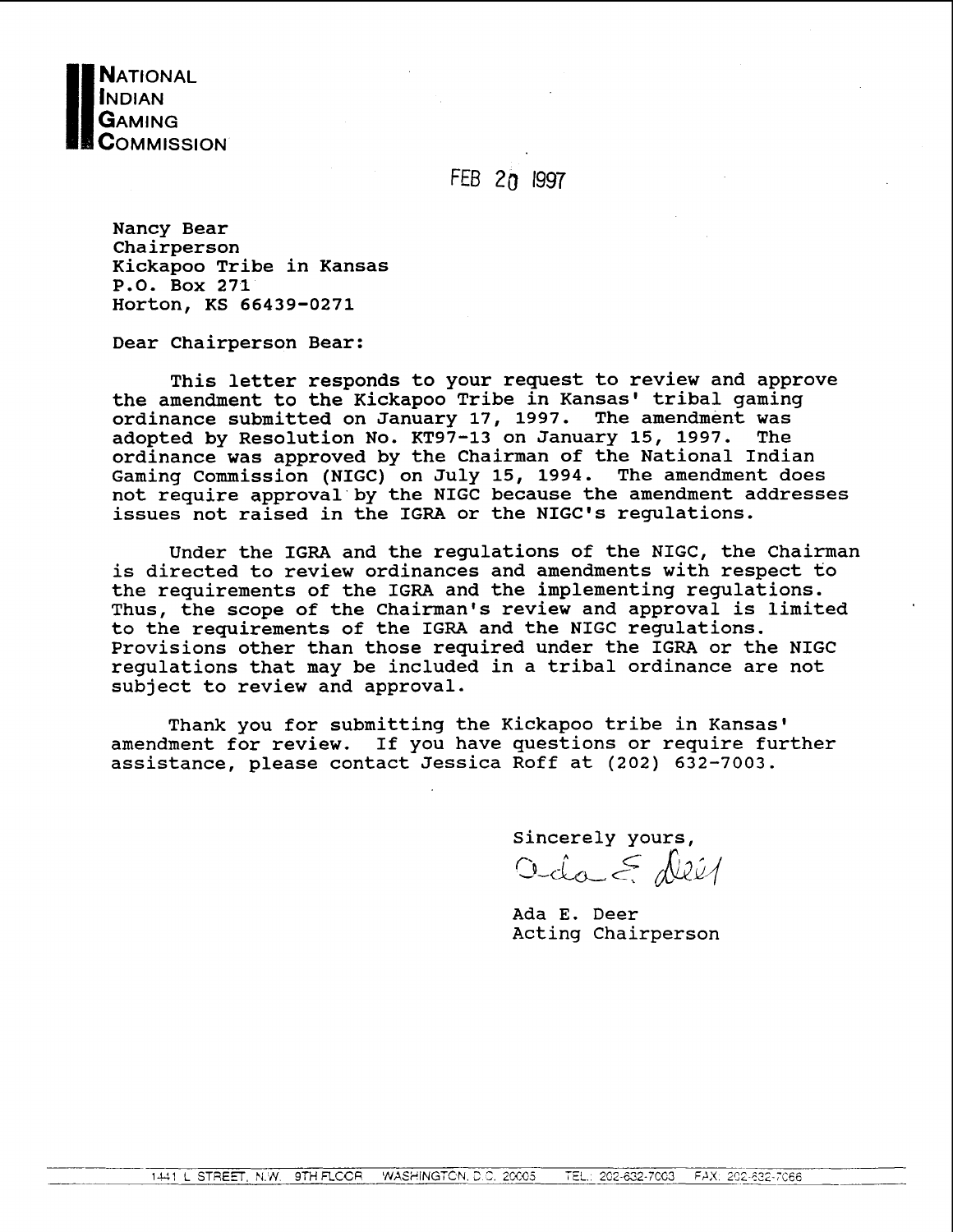

**P.O. Box 271 Horton, KS 66439-0271**<br>
Office: 913-486-2131 • Fax: 913/486-2801

Office: 913-486-2131 • Fax: 913/486-2801

 $MN_{2,2,m}$ 

## RESOLUTION NO. KT97-13

## RESOLUTION

WHEREAS, the Kickapoo Tribe adopted a constitution and bylaws and federal charter under the 1934 Indian Reorganization Act (25 U.S.C. 261 **et seq.)** and is empowered to engage in Class **III** gaming under said organic documents, the National Indian Gaming Regulatory Act and the TribaVState Gaming Compact, and

WHEREAS the Kickapoo Tribe has established the Golden Eagle Casino as a Class III **gaming** facility on the Kickapoo Reservation and the tribe has operated and managed the casino since May, 1996, and

WHEREAS, based on a review of casino's operations and its inter-relationship with the Tribal Gaming Commission, the Tribal Council believes that amendments to the Amended Kickapoo Nation Tribal Gaming Commission Ordinance are needed to foster a better relationship between the management of the casino and the Tribal **Gaming** Commission to allow the casino to function in a more business-like manner.

NOW THEREFORE BE IT ORDAINED, that the Amended Kickapoo Nation Tribal Gaming Commission Ordinance 95-01 (approved by Resolution No. 96-39) is hereby amended to read as follows:

1. In Section 2, by inserting a new Section 2 (q) that states "(q) "Tribal Council" means the Tribal Council of the Kickapoo Tribe in Kansas" after Section 2 **(p).** 

2. By **striking** the words "The Commission shall appoint an individual to serve as full time Executive Director" in the first sentence of Section 7 (d) and inserting "The Tribal Council shall appoint an individual to serve (at the discretion of the Tribal Council) as a **full** time Executive Director."